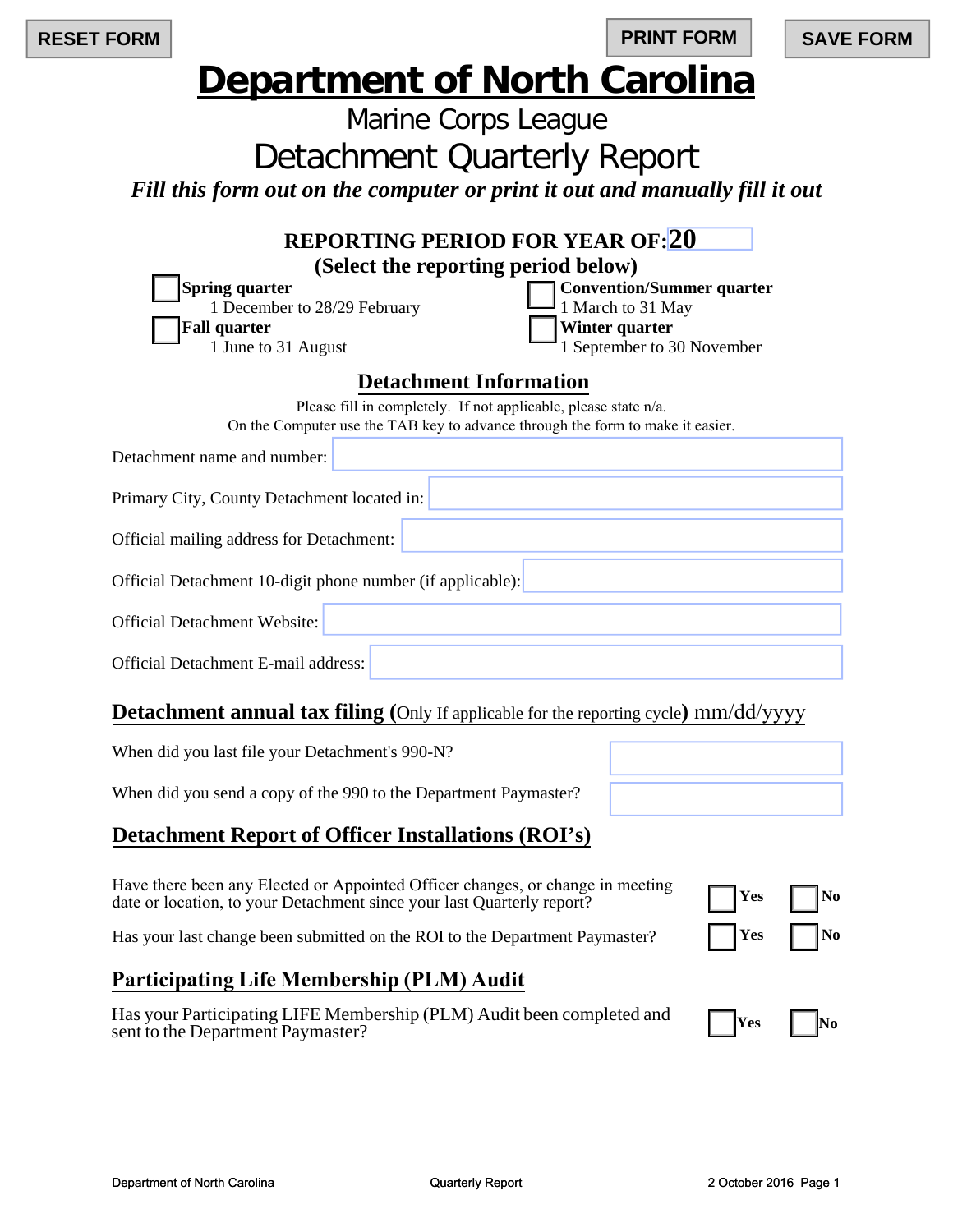**Please fill in the following cells:**

| <b>My Detachment has:</b>                              | <b>From Last</b><br>Quarterly<br><b>National</b><br><b>Report</b><br>$(*)$ | As of the<br>end of this<br><b>Report Date</b><br>$(*)$ |
|--------------------------------------------------------|----------------------------------------------------------------------------|---------------------------------------------------------|
| <b>A. Total Life Members</b>                           |                                                                            |                                                         |
| <b>B. Total Honorary Active Duty Members</b>           |                                                                            |                                                         |
| C. Total Paid Up Regular & Associate Members           |                                                                            |                                                         |
| ${A+B+C}$<br><b>D. Total Paid Up Members</b>           |                                                                            |                                                         |
| E. Total Unpaid Regular & Associate Members            |                                                                            |                                                         |
| ${D+E}$<br><b>F. Total Detachment Membership</b>       |                                                                            |                                                         |
| G. % Paying Members Not in Good Standing $\{E/(C+E)\}$ | $\frac{0}{0}$                                                              | $\frac{0}{0}$                                           |

**\* Your Detachment's current statistics**

#### **VAVS (Detachment's Veteran Related Service) Hours**

TOTAL service hours your Detachment accumulated for this reporting quarter:

#### **Eagle Scout Awards Presented**

TOTAL Eagle Scout Awards your Detachment presented for this reporting quarter:

### **Primary Contact Information**

(Preferably Commandant and Adjutant, specify if other. At least one eMail address necessary for official correspondence)

| Commandant's name:                 |                       |    |               |
|------------------------------------|-----------------------|----|---------------|
| Commandant's phone number:         |                       | H  | $\mathcal{C}$ |
| Commandant's e-mail address:       |                       |    |               |
| Commandant's home mailing address: |                       |    |               |
|                                    | name **:              |    |               |
|                                    | phone number          | H) | $\mathcal{C}$ |
|                                    | eMail address         |    |               |
|                                    | home mailing address: |    |               |

\*\* Change title if necessary